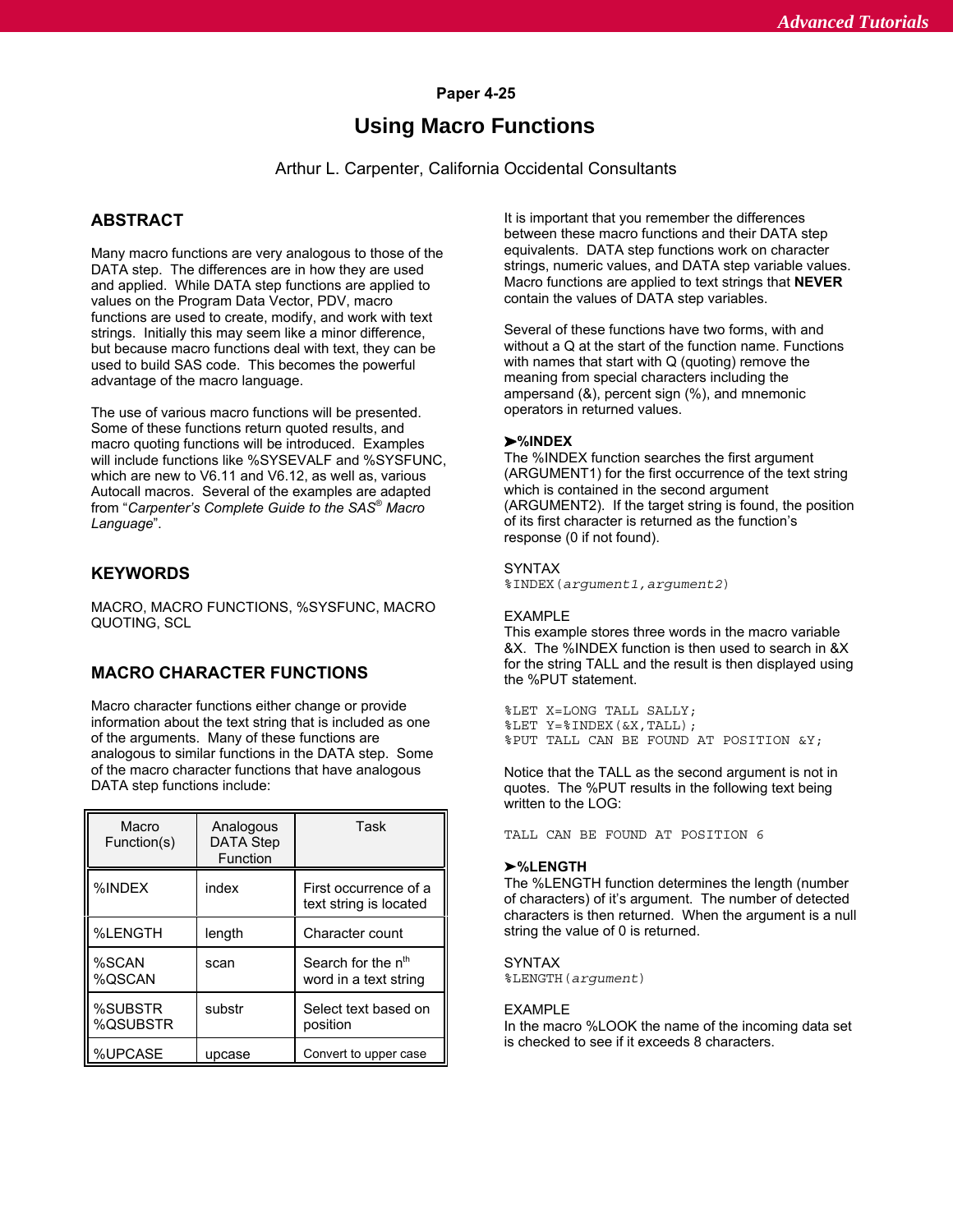```
%MACRO LOOK(dsn,obs); %put &wscan &wqscan;
%if %length(&dsn) gt 8 %then
 %put Name is too long - &dsn;
%else %do;
PROC CONTENTS DATA=&dsn;
 TITLE "DATA SET &dsn";
 RIJN:
PROC PRINT DATA=&dsn (OBS=&obs);
 TITLE2 "FIRST &obs OBSERVATIONS";
 RIM.
%end;
```
%MEND LOOK;

The LOG shows that the following data set name exceeds 8 characters:

53 %look(demographics, 5) Name is too long - demographics

### **%SCAN and %QSCAN**

The %SCAN and %QSCAN functions both search a text string (ARGUMENT1) for the  $n<sup>th</sup>$  word (ARGUMENT2) and returns its value. If ARGUMENT3 is not otherwise specified the same word delimiters are used as in the DATA step SCAN function. For an ASCII system these include the following (for EBCDIC the  $\neg$  is substituted for the  $\hat{}$ ):

*blank* . < ( + | & !  $$$  \* ) ; ^ - / ,  $$$  > \

%QSCAN removes the significance of all special characters in the returned value.

#### SYNTAX

%SCAN(*argument1,argument2[,delimiters]*) %QSCAN(*argument1,argument2[,delimiters]*)

#### EXAMPLE

The macro variable &X below can be broken up using the %SCAN function.

```
%LET X=XYZ.ABC/XYY;
%LET WORD=%SCAN(&X,3);
%LET PART=%SCAN(&X,1,Z);
%PUT WORD IS &WORD AND PART IS ∂
```
The %PUT returns the following:

WORD IS XYY AND PART IS XY

Notice that the word delimiter (third argument) is not enclosed in quotes as it would be in the DATA step SCAN function.

The %QSCAN function is needed when you want to return a value that contains an ampersand or percent sign. This is demonstrated below:

```
%let dsn = clinics;
%let string =
%nrstr(*&stuff*&dsn*&morestuf);
```

```
let wscan = sscan(&string,2,*);
let wgscan = %qscan(&string, 2, *);
```
The %PUT writes:

clinics &dsn

Both functions return the value &DSN, but since the meaning of the & is not masked by %SCAN, the &DSN in &WSCAN is resolved to clinics.

### **%SUBSTR and %QSUBSTR**

Like the DATA step SUBSTR function these macro functions return a portion of the string in the first ARGUMENT. The substring starts at the POSITION in the second argument and optionally has a LENGTH of the third argument.

#### SYNTAX

%SUBSTR(*argument,position[,length]*) %QSUBSTR(*argument,position[,length]*)

As is the case with most other macro functions, each of the three arguments can be a text string, macro variable, expression, or a macro call. If a value for LENGTH is not specified, a string containing the characters from POSITION to the end of the argument is produced.

### EXAMPLE

%LET CLINIC=BETHESDA; %IF %SUBSTR(&CLINIC,5,4) = ESDA %THEN %PUT \*\*\* MATCH \*\*\*; %ELSE %PUT \*\*\* NOMATCH \*\*\*;

The LOG would contain \*\*\* MATCH \*\*\* since &CLINIC has the value ESDA in characters 5 through 8.

As is shown in the following example, the %QSUBSTR function allows you to return unresolved references to macros and macro variables.

```
%let dsn = clinics;
%let string =
%nrstr(*&stuff*&dsn*&morestuf);
```
%let sub = %substr(&string,9,5);  $let$  qsub =  $sqrt{q}$ substr(&string, 9, 5);

%put &sub &qsub;

The %PUT will write clinics\* &dsn\* in the LOG.

#### **%UPCASE**

The %UPCASE macro function converts all characters in the ARGUMENT to upper case. This function is especially useful when comparing text strings that may have inconsistent case.

SYNTAX %UPCASE(*argument*)

#### EXAMPLE

The following code allows the user to differentially include a KEEP= option in the PROC PRINT statement.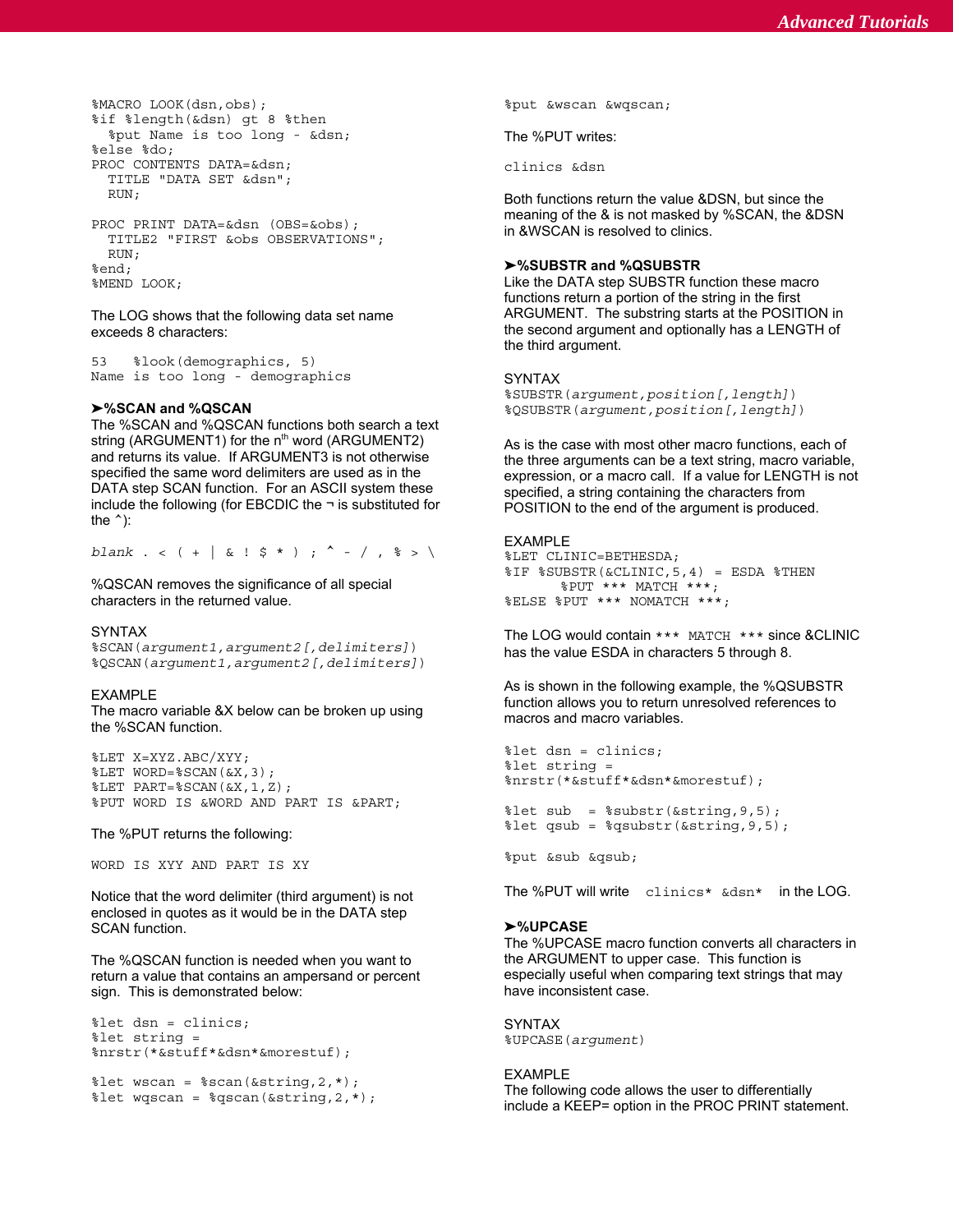The %UPCASE function is used to control for variations EXAMPLE

```
%macro printit(dsn);
* use a KEEP for CLINICS;
%if %upcase(&dsn)=CLINICS %then
  %let keep=(keep=lname fname ssn);
%else %let keep=;
proc print data=&dsn &keep;
title "Listing of %upcase(&dsn)";
run;
%mend printit;
```

```
%printit(cLinICs)
```
The macro call to %PRINTIT produces the following code.

```
proc print data=cLinICs (keep=lname fname
ssn);
title "Listing of CLINICS";
run;
```
## **MACRO EVALUATION FUNCTIONS**

Since in the macro language there are no numbers or numeric variables (there is only text and macro variables that contain text), numeric operations such as arithmetic and logical comparisons become problematic. Evaluation functions are used to bridge the gap between text and numeric operations.

Prior to Release 6.12 only the %EVAL function was **>%SYSEVALF** available. Because this function has some limitations, the %SYSEVALF function was added to the SAS System starting with Release 6.12.

The evaluation functions are used:

- to evaluate arithmetic and logical expressions
- inside and outside of macros
- during logical comparisons to specify TRUE or FALSE - a value of 1 is returned for logical expressions if the condition is true, 0 (zero) if it is false
- perform **integer** and **floating point** arithmetic

The requests for these functions are either explicit (called by the user by name) or implicit (used automatically without being directly called during comparison operations).

#### **%EVAL**

The %EVAL function **always** performs integer arithmetic. Regardless of the requested operation the result will always be an integer.

in the text that is supplied by the user in the macro call. In the following example the %EVAL function is called to perform arithmetic operations. The code uses %EVAL to add the value of 1 to &X which in this case contains 5.

```
%LET X=5;
\SLET Y=&X+1;
\SLET Z=\SEVAL(SX+1);
%PUT &X &Y &Z;
```
The %PUT writes the following to the LOG:

5 5+1 6

Non-integer arithmetic is not allowed. Use of the statement

%LET Z=%EVAL(&X+1.8);

would result in the following message being printed in the LOG:

ERROR: A character operand was found in the %EVAL function or %IF condition where a numeric operand is required. The condition was: 5+1.8

The 'integer only' requirement is taken quite literally. If the above argument had been  $\&X+1.0$  or even  $\&X+1.$ the error message would still have been generated. In this case the decimal point is enough to prevent a numeric interpretation of the argument.

The floating point evaluation function, %SYSEVALF, is new with Release 6.12 of the SAS System (although it was available but undocumented in Release 6.11). This function can be used to perform non-integer arithmetic and will even return a non-integer result from an arithmetic operation.

SYNTAX

%SYSEVALF(*expression[,conversion-type]*)

The EXPRESSION is any arithmetic or logical expression which is to be evaluated and it may contain macro references.

The second argument, CONVERSION-TYPE, is an optional conversion to apply to the value returned by %SYSEVALF. Since this function can return non-integer values, problems could occur in other macro statements that use this function but expect integers.

When you need the result of this function to be an integer, use one of the CONVERSION-TYPEs. A specification of the CONVERSION-TYPE converts a value returned by %SYSEVALF to an integer or Boolean value so it can be used in other expressions that require a value of that type. CONVERSION-TYPE can be:

 BOOLEAN 0 if the result of the expression is 0 or missing,

SYNTAX %EVAL(*argument*)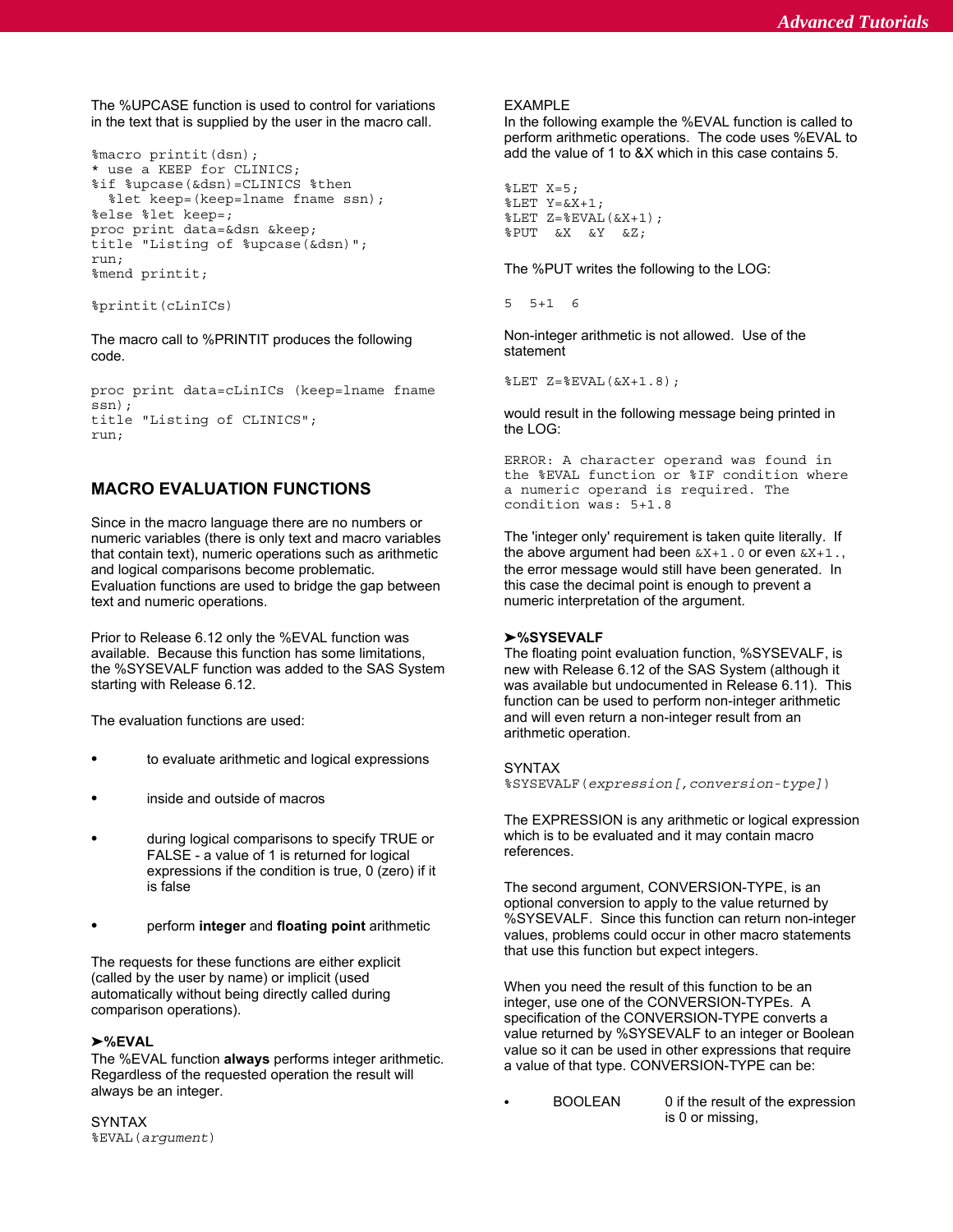CEIL round to next largest whole integer FLOOR round to next smallest whole integer

INTEGER truncate decimal fraction

The CEIL, FLOOR, and INTEGER conversion types act on the expression in the same way as the DATA step functions of the same (or similar) names i.e. CEIL, FLOOR, and INT.

#### EXAMPLE

The following table shows a few calls to %SYSEVALF and the resulting values.

| Example                       | Result<br>$%$ put &x) |
|-------------------------------|-----------------------|
| %let x=%sysevalf(7/3)         | 2.333333333           |
| %let x=%sysevalf(7/3,boolean) |                       |
| %let x=%sysevalf(7/3,ceil)    | 3                     |
| %let x=%sysevalf(7/3,floor)   | 2                     |
| %let x=%sysevalf(1/3)         | 0.333333333           |
| %let x=%sysevalf(1+.)         |                       |
| %let x=%sysevalf(1+.,boolean) |                       |

## **MACRO QUOTING FUNCTIONS**

Quoting functions allow the user to pass macro arguments while selectively removing the special meaning from characters such as &, %, ;, ', and ". Most of these functions are **not** commonly used and are even less commonly understood. Although they are powerful and can even be necessary, programming solutions are usually available that do not require the use of the quoting functions.

All quoting functions are **not** alike. Consult the documentation to get the gory details, however the following three functions should solve most of your quoting problems.

### **%STR**

The most commonly used macro quoting function is %STR ('most commonly used' does not necessarily make it the best, see %BQUOTE below). Often it is used along with the %LET statement to mask semicolons that would otherwise terminate the %LET.

In the following example we want to create a macro variable &P that contains two SAS statements;

%LET P=PROC PRINT DATA=DSN; RUN;;

1 if the result is any other Because the semicolon following DSN terminates the value. %LET statement, the macro variable &P contains

PROC PRINT DATA=DSN

which will almost certainly result in a syntax error due to the missing semicolon.

The %STR function masks the semicolon by quoting it.

%LET P=%STR(PROC PRINT DATA=DSN; RUN;);

This results in the macro variable &P being correctly assigned the two statements.

PROC PRINT DATA=DSN; RUN;

#### **%BQUOTE**

The %BQUOTE function is probably the best choice as a overall quoting function. It eliminates many of the limitations of the %STR function (Carpenter, 1999), and it will also remove the meaning from unmatched symbols that are normally found in pairs such as quotes and parentheses. The following %LET will cause all sorts of problems because the apostrophe will be interpreted as an unmatched quote.

%let a = Sue's new truck;

The %STR function will not help because %STR does not mask quote marks, however %BQUOTE does.

%let a = %bquote(Sue's new truck); %put &a;

#### **%UNQUOTE**

Once a quoting function has been used, the text remains quoted. Since these "*quotes*" are hard to see, even in the LOG, this can cause problems for the programmer that does not anticipate that quoting functions may have been used. If you need to remove or change the effects of any of the other quoting functions, the %UNQUOTE is used.

Three macro variables are defined below, but the second, &OTH, is defined using the %NRSTR function. This means that &CITY can not be resolved when &OTH is resolved. When the %UNQUOTE function is applied to &OTH its value (&CITY) is seen as a macro variable which is also resolved.

```
%let city = miami;
let oth = snrstr(\&city);
%let unq = %unquote(&oth);
```
%put &city &oth &unq;

The LOG shows:

miami &city miami

Although &OTH looks like any other macro variable in the %PUT statement, it will not be fully resolved because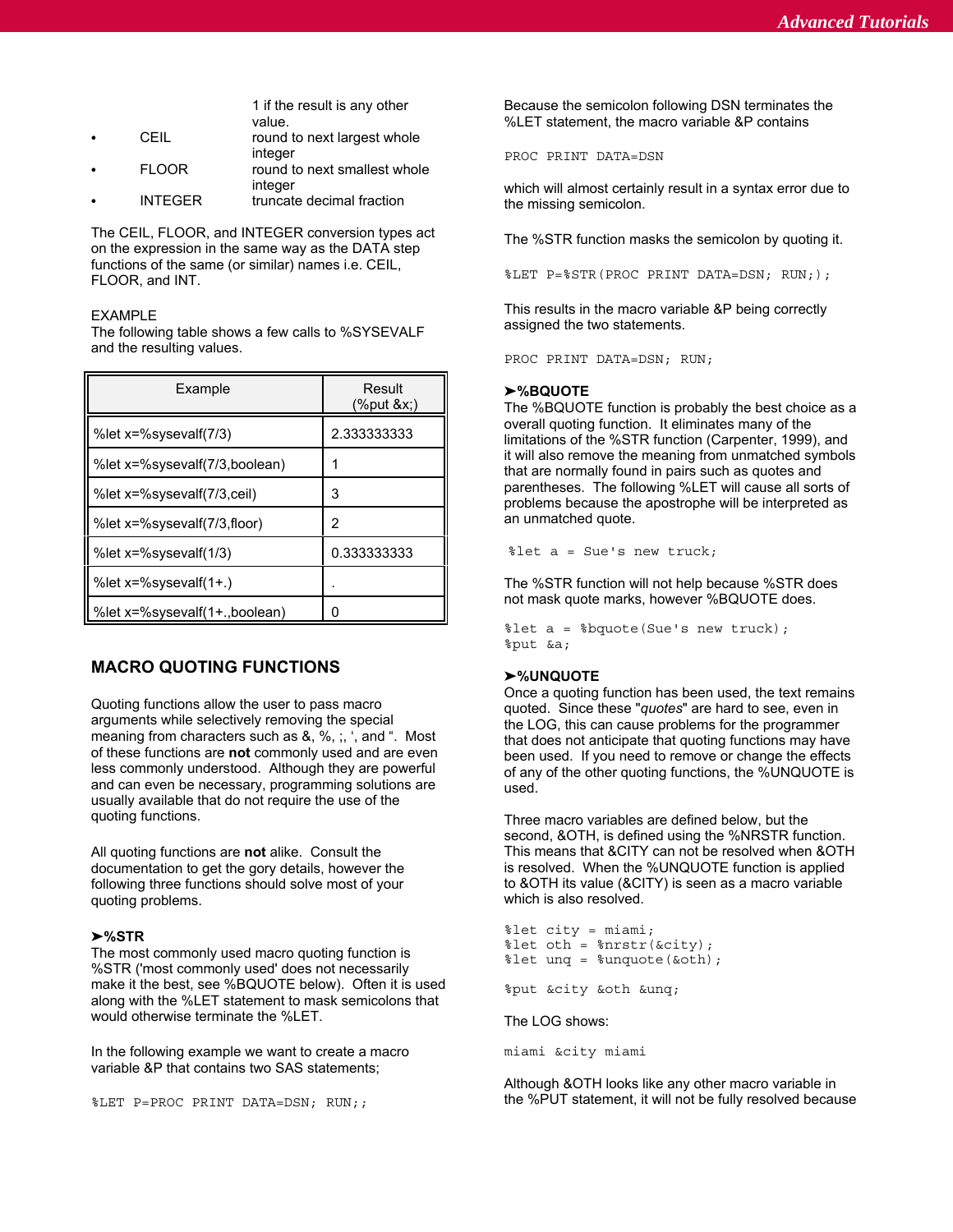*Advanced Tutorials Advanced Tutorials*

it is quoted, thus preventing &CITY from being resolved. Secondly the resolved values of interior calls to

## **USING DATA STEP FUNCTIONS IN THE MACRO LANGUAGE**

Two macro tools were introduced with Release 6.12 that allow the user to execute virtually all of the functions and routines available in the DATA step as part of the macro language. The %SYSCALL macro statement calls DATA step routines and the %SYSFUNC macro function executes DATA step functions. Through the use of these two elements of the macro language, the need to use the single pass DATA NULL step to create macro variables is virtually eliminated.

More importantly these two macro functions greatly increase the list of functions available to the macro language by making available almost all DATA step and user-written functions.

#### SYNTAX

```
%SYSFUNC(function-name(function-
     arguments)[,format])
%QSYSFUNC(function-name(function-
     arguments)[,format])
```
#### EXAMPLE

The following example shows three ways to add the current date to a TITLE. The automatic macro variable &SYSDATE is easy to use but cannot be formatted. Prior to Release 6.12 most users created a DATA

\_NULL\_ step with an assignment statement and a CALL SYMPUT to create a formatted macro variable. The DATA step can now be avoided by using the %SYSFUNC macro function.

```
data _null_;
today = put(data(),worddate18.);call symput('dtnull', today);
run;
```
title1 "Automatic Macro Variable SYSDATE &sysdate"; title2 "From a DATA NULL &dtnull"; title3 "Using SYSFUNC %sysfunc(date(),worddate18.)";

The following three titles are produced:

Automatic Macro Variable SYSDATE 10APR00 From a DATA \_NULL\_ April 10, 2000 April 10, 2000

The leading spaces before the date in the second two titles is caused by the date string being right justified. The LEFT and TRIM functions can be used to remove the space, however care must be exercised or a couple of problems can be encountered.

The first is that function calls cannot be nested within a %SYSFUNC. Fortunately this is rather easily handled because %SYSFUNC requests **can** be nested.

%SYSFUNC are used as arguments to the outer calls. When the resolved value contains special characters (especially commas), they can be misinterpreted. The following revised TITLE3 will not work because the interior %SYSFUNC uses a formatted value which contains a comma.

```
title3 "Using SYSFUNC
%sysfunc(left(%sysfunc(date(),worddate18.)
))";
```
After the inner %SYSFUNC is executed the result is:

title3 "Using SYSFUNC %sysfunc(left(April 10, 2000))";

Because of the comma, the LEFT function will see two arguments (it is expecting exactly one), and the message 'too many arguments' is generated.

The %QSYSFUNC function can be used to mask special characters in the text string that is passed to the next function. Rewriting the TITLE statement using %QSYSFUNC as is shown below eliminates the problem with the comma.

```
title3 "Using SYSFUNC
%sysfunc(left(%qsysfunc(date(),worddate18.
)))";
```
TITLE3 from above becomes:

Using SYSFUNC April 10, 2000

Starting with Release 6.12, functions originally included in the Screen Control Language (SCL) library, became available in the DATA step and so are also now available to %SYSFUNC.

Starting with Nashville Release of the SAS System (Version 7), SAS/ACCESS<sup>®</sup> utilizes the engine option in the LIBNAME statement to designate the type of data that is to be read or written. This allows the user to directly read non-SAS data forms such as  $\text{Excel}^{\textcircled{\tiny{\textregistered}} }$  and  $dBase<sup>®</sup>$ . Other third party vendors have been using technique for some time.

The following macro uses the PATHNAME function to retrieve the path associated with a LIBREF. This path is then used to build a new LIBREF with a different engine.

%macro engchng(engine,dsn); \* engine - output engine for this &dsn \* dsn - name of data set to copy \*; \* Create a libref for the stated Engine; libname dbmsout clear;

libname dbmsout &engine

"**%sysfunc(pathname(sasuser))**";

\* Copy the SAS data set using the

\* alternate engine;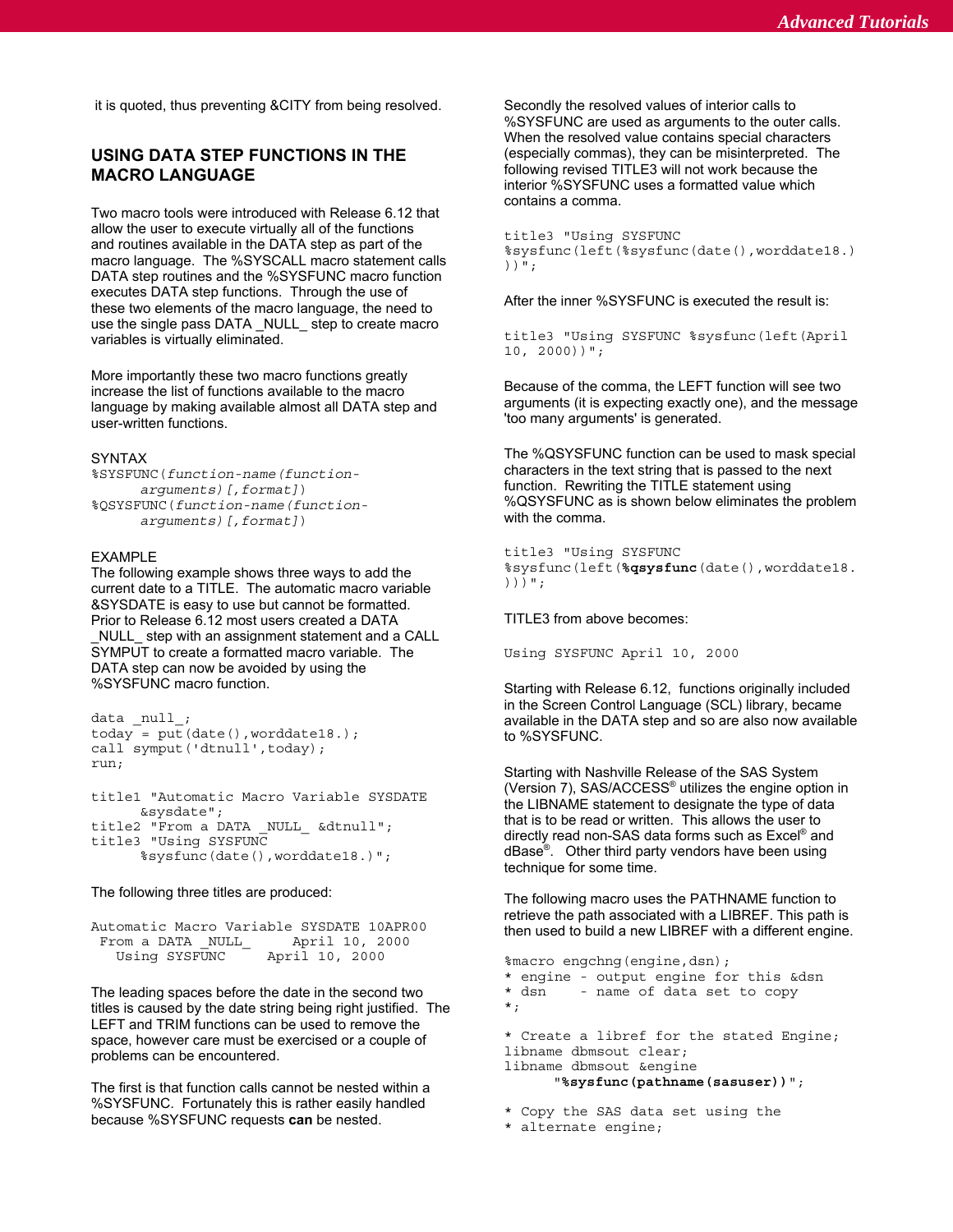```
proc datasets;
copy in=sasuser out=dbmsout;
select &dsn;
run;
```
%mend engchng;

```
****************;
* convert to alt. engine;
%engchng(v604,classwt)
```
Notice that the LIBREF in the PATHNAME function call is **not** in quotes. Remember that arguments to macro functions are always text so the quotes are not necessary. As you use DATA step functions with %SYSFUNC, you should expect the behavior of many of the arguments of the DATA step functions to vary slightly in ways such as this.

When the macro must not contain any non-macro statements, *librefs* can be defined by using the LIBNAME DATA step function.

```
%let rc = %sysfunc(libname(classwt,
     %sysfunc(pathname(sasuser)),
     v604) );
```
This single macro statement will create the *libref* CLASSWT with the V604 engine using the same path information as SASUSER.

%SYSFUNC can also be used to check to see if a data set exists by using the EXIST function. The following %IF will execute the %RPT macro only when the data set as leading and trailing blanks) from a text string. This identified by &DSN exists.

The GAMMA function can be used to calculate factorials. to &FIVE. In a macro a factorial can be calculated by calling the GAMMA function with %SYSFUNC. The following macro acts like a function and returns the factorial value of the argument, N.

```
%macro fact(n);
 %sysfunc(gamma(%eval(&n+1)))
%mend fact;
```

```
% let fact5 = % ffact(5);
```
The macro variable &FACT5 will contain 120.

## **AUTOCALL MACROS THAT MIMIC FUNCTIONS**

The AUTOCALL facility allows the user to call macros that have been defined outside of the execution of the current program. A number of these macros are provided with the base macro language and are described in the Macro Language Elements section of the SAS<sup>®</sup> Macro *Language: Reference, First Edition* reference manual. Although these are, strictly speaking, macros, they act like functions.

Commonly used Autocall macros include: %CMPRES %LEFT %LOWCASE %TRIM %VERIFY

#### **%LEFT**

This macro can be used to left justify a macro argument. In the earlier example for %QSYSFUNC the DATA step LEFT function was used, this title can be further simplified by using %LEFT.

#### title3 "Using SYSFUNC

%left(**%qsysfunc**(date(),worddate18.))";

#### **%VERIFY**

While %INDEX and its variations search for specific strings, %VERIFY determines the position of the first character that is **NOT** in a text string. The following example subsets a string starting at the first character that is not a number.

%let code = 2000SUGI25; %let part = %substr(&code,%verify(&code,1234567890));

&PART will contain:

SUGI25

### **%CMPRES**

macro is similar to the COMPBL DATA step function. In %if %SYSFUNC(exist(&dsn)) %then %RPT(&dsn); macro variable using the SYMPUT routine. In the The %CMPRES macro removes **multiple** blanks (as well the following example a numeric value is placed into a conversion process a series of leading blanks are added

```
data _null_;
x=5;call symput('five', x);
run;
%put *&five*;
%let five = *%cmpres(&five)*;
```
%put &five;

The resulting LOG shows:

```
138<br>139
      139 %put *&five*;
              * 5*
140 % let five = *% cmpres(&five)*;
141 %put &five;
*5*
```